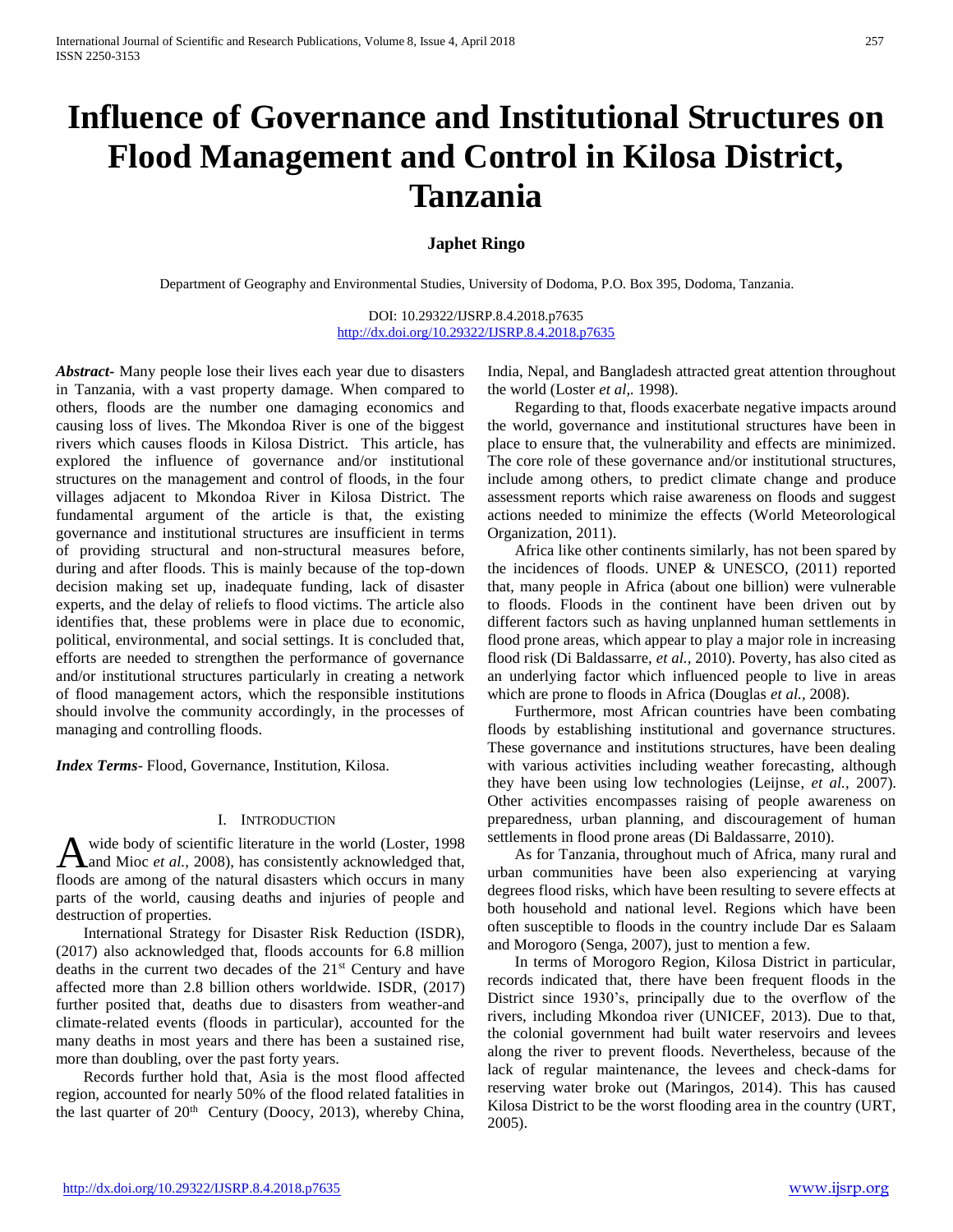Reports from the Prime Ministry Office, (2010) and UNICEF (2013), have disclosed that, the main factors which caused floods in Kilosa were the heavy rains, environmental degradation, river siltation, and destruction of dams, lack of enough water reservoirs/check dams, and destruction of levees of the Mkondoa River (URT, 2005).

 In addition to that, Maringo (2014) had revealed that, projects conducted in Kilosa District had succeeded to some extent especially, in creating public awareness and preparedness for floods. On the other hand, some initiatives had not been succeeded, particularly prevention and mitigation as many projects have been winded up unfinished (European Commission, 2011) and others, have not even started after being proposed (PMO, 2010) while floods are still occurring. Lack of funding is one of the major bottleneck which limited the implementation of these initiatives (Brouwer *et al.,* 2008).

 To address the problem, the governance and/or institutional structures, have put in place to oversee the management and control of floods through different practices, including putting restrictions on the harmful practices in the river systems, both in the upland and lowland areas (PMO, 2010; UNICEF, 2013) and afforestation programs (Nduwamungu, *et al.,* 2004).

 While the presence of governance and/or institutions structures in overcoming floods are widely acknowledged (Navrud *et al.,* 2012), the extent that are instrumental in halting floods in Kilosa District is inadequately understood. Therefore, this article is an attempt to that end.

## II. MATERIALS AND METHODS

# *2.1 The study area*

 The study area has been selected based on riverine flood prone area, flood data availability, diverse socio-economic characteristics, and accessibility. Four villages (Kiyangayanga, Mbwamaji, Mbumi A and Mbumi B) of Kilosa District in Morogoro region (Tanzania) were involved in this study. The District lies between 6°S and 8°S, and 36°30'E and 38°E as well has a flat lowland which has covered the whole of the eastern part.

 Kilosa District has a semi-humid climate, receiving an average rainfall of 800 mm annually. The temperature ranges from 25°C and 28°C and is divided into three zones which are; flood plain zones with an altitude of about 550m made up of poorly drained, black cracking clays in the central parts subjecting to seasonal flooding. Plateau zones with an altitude of around 1,100m made up of moderately fertile, well drained sandy soils which are highly erodible (Burgess *et al.,* 2007). A highland zone with an altitude up to 2,200m which is made up of highlands (Kilosa District Council, 2010).

 The human population of Kilosa District was 438,175 people (URT, 2012). Regarding to the major livelihood groups in the District, more than 80% of the people depended on agriculture and forest based resources for their livelihoods (Kilosa District Council, 2010). Pastoralism also is another economic activity in the District.

*2.2 Data collection 2.2.1 Household surveys*

 The researcher and field assistants administered questionnaires to 100 respondents by face to face to achieve both qualitative and quantitative data. Questionnaires were pre-tested to check wording, clarity, layout, and recruited four local field assistants and they had different issues including respondents' socio-economic background, available governance and/or institutions structures, for managing and controlling floods and their activities, as well the effectiveness of those governance and institutions structures in curbing floods.

## *2.2.2 Focus group discussions*

 Formal discussions were held by involving local leaders, males, females, and pupils. Each group had three participants. Members in each group, concentrated on a number of issues dealing with the governance and/or institutions structures arrangements in flood management and control, as well the level of coordination and participation between the local people, governance, and institutions.

## *2.2.3 Key informant Interviews*

 The researcher, also held formal interviews with persons whom played a spontaneous role in acquiring knowledge on different aspects of life, both within the community and from outside, and also got opportunities in their daily engagement to share and disseminate information. They include local leaders, professionals, and residents whom have firsthand knowledge about the community and experience of floods in the area. Interviews were intended to reveal understandings, expectations, and perspectives relating to the influence of governance and institutional structures arrangements, in flood management and control. They also included views, ideas, and suggestions, on how the governance and institutional structures could facilitate the sustainable management and control of floods.

## *2.2.4 Field site visits*

 All study villages were visited by the researcher and field assistants so as to get full image of the measures taken by the governance and/or institutional structures in managing and controlling floods. Issues which were observed included the visible floods management and control practices, economic activities, and resources available. The information from the visits were used to compare those obtained from other methods of data collection so as to minimize distortions provided by the respondents, conceptualizing the intervention beyond the interviews, and observing issues which respondents would be unable or unwillingly to insensitive ones.

#### 2.2.5 Documentary review

 Secondary data were accessed through books, journals, and official reports. Documentary review was used to identify the link between governance and/or institutional structures and flood management and control practices. The review was also used to get an understanding of the issues related to the thematic research area. For example, such information as flood management practices and institutional coordination, perceptions on flood management and control practices and tools/approaches of flood management and control.

*2.3 Data analysis*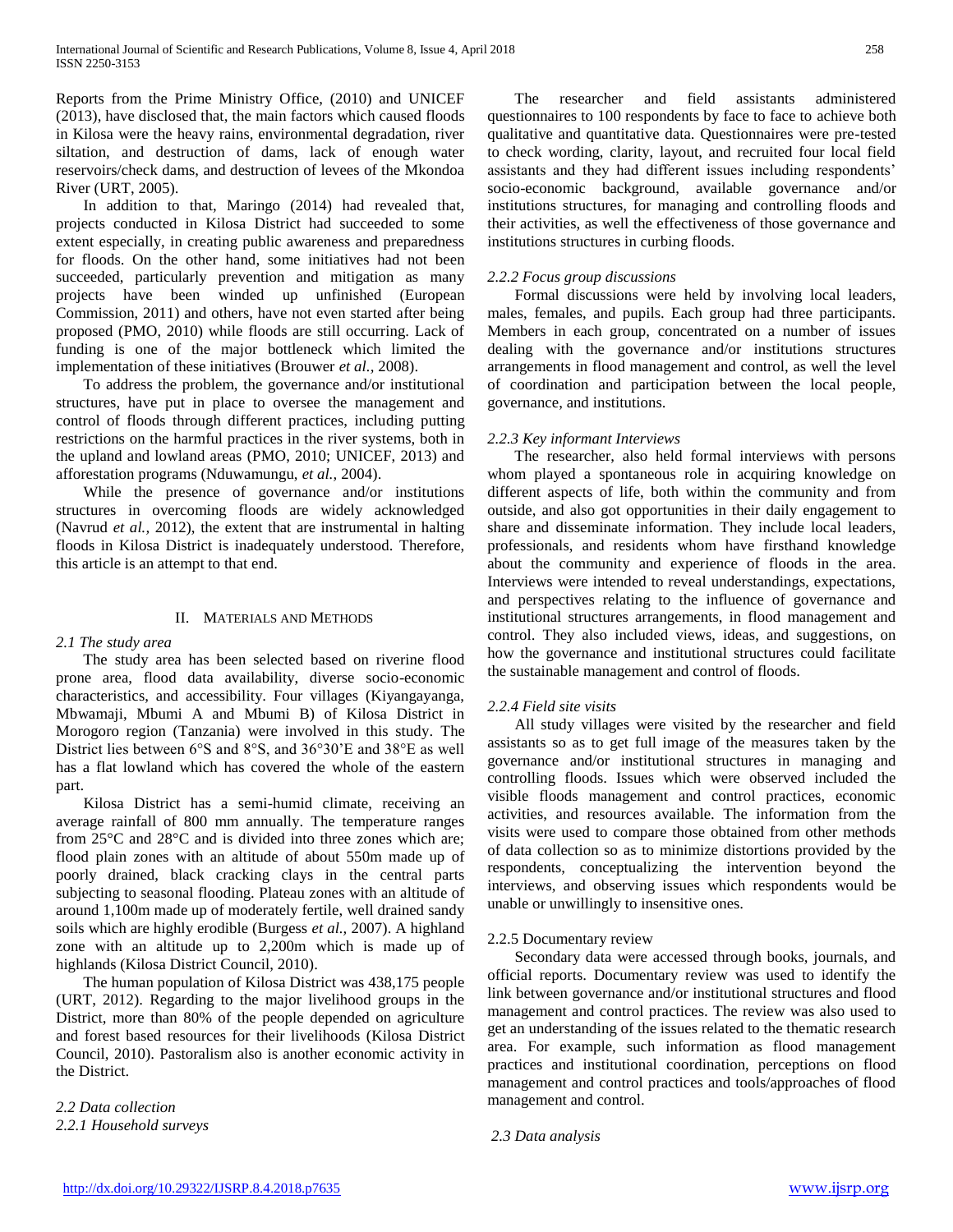Collected data were cleaned, coded and for the quantitative data they were analyzed through the usage of the Statistical Package for Social Sciences (SPSS) 16.0 computer programs, for windows. Qualitative data were analyzed by using the content analysis technique, which mainly involved the transcription of the recorded note books and then clustering information into subthemes.

#### III. RESULTS AND DISCUSSIONS

#### *3.1 Socio-economic background of the respondents*

 Respondents' age, sex, education, and occupations were assessed. The study had a total of 100 respondents of whom 72.41% were males and 27.58% females. Reasons for males to participate more in this study could not be established. However, this could have happened by a chance. As for the ages, 66.33% of the respondents were aged between 41 and 80 years and 31.83% between 21 and 40. This implied that, many of the people were economically active.

In terms of education, results showed that, 64.33% of them had attained a primary school education and 15.25% secondary education. This implied that, many of the villagers had a little level of education which might have the implication in flood management and control. Regarding the occupation of the respondents, results have disclosed that 63.75% had farming and livestock keeping as their primary occupations. Others were engaged in businesses like shop keeping, motorcycle business locally known as *bodaboda*, welding, carpentry, catering locally known as *baba* and *mama lishe*, and tailors (Table 1).

 Moreover, 67.58% of them were married. By considering households' income status, almost 65.48% of them had an average monthly income below 50,000 Tsh. (\$ 22.34) per month. This portrays the actual situation of the rural poor whom depends on subsistence farming as a principle source of income.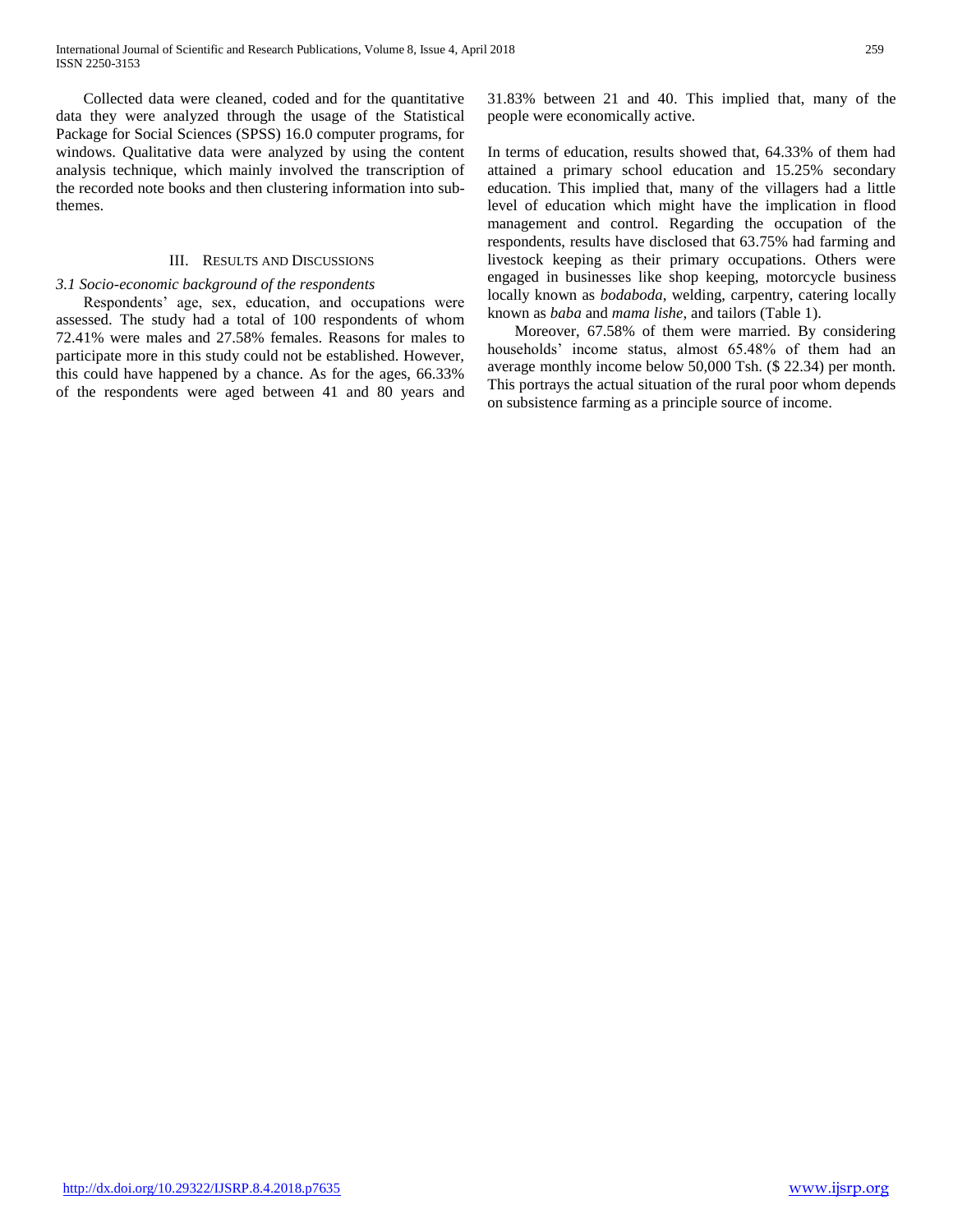**Table 1:** Socio-economic background of the respondents

Socio-economic background of the respondents Responses (%)

| Socio-economic<br>background | Kiyangayanga (n=25) | <b>Mbumi</b><br>$\mathbf{A}$<br>$(n=25)$ | Mbumi<br>B<br>$(n=20)$ | Mbwamaji<br>$(n=30)$ | <b>Total</b><br>(%) | Average<br>$(\%)$ |  |  |
|------------------------------|---------------------|------------------------------------------|------------------------|----------------------|---------------------|-------------------|--|--|
|                              |                     | Age                                      |                        |                      |                     |                   |  |  |
| 15-20                        | 0.00                | 4.00                                     | 0.00                   | 0.00                 | 4.00                | $\mathbf{1}$      |  |  |
| $21-40$                      | 24.00               | 40.00                                    | 30.00                  | 33.33                | 127.33              | 31.83             |  |  |
| $41 - 60$                    | 40.00               | 28.00                                    | 35.00                  | 30.00                | 133.00              | 33.25             |  |  |
| 61-80                        | 36.00               | 28.00                                    | 35.00                  | 33.33                | 132.33              | 33.08             |  |  |
| above 80                     | 0.00                | 0.00                                     | 0.00                   | 3.33                 | 3.33                | 0.83              |  |  |
|                              |                     | <b>Sex</b>                               |                        |                      |                     |                   |  |  |
| Male                         | 80.00               | 68.00                                    | 75.00                  | 66.66                | 289.66              | 72.41             |  |  |
| Female                       | 20.00               | 32.00                                    | 25.00                  | 33.33                | 110.33              | 27.58             |  |  |
|                              |                     | <b>Marital statuses</b>                  |                        |                      |                     |                   |  |  |
| Single                       | 16.00               | 20.00                                    | 20.00                  | 20.00                | 76.00               | 19.00             |  |  |
| Married                      | 76.00               | 56.00                                    | 65.00                  | 73.33                | 270.33              | 67.58             |  |  |
| Widowed                      | 8.00                | 24.00                                    | 15.00                  | 6.66                 | 53.66               | 13.41             |  |  |
| Divorced                     | 0.00                | 0.00                                     | 0.00                   | 0.00                 | 0.00                | 0.00              |  |  |
|                              |                     | <b>Education</b>                         |                        |                      |                     |                   |  |  |
| Informal education           | 8.00                | 32.00                                    | 15.00                  | 26.66                | 81.66               | 20.41             |  |  |
| Primary education            | 64.00               | 60.00                                    | 80.00                  | 53.33                | 257.33              | 64.33             |  |  |
| Secondary education          | 28.00               | 8.00                                     | 5.00                   | 20.00                | 61.00               | 15.25             |  |  |
| College/University           | 0.00                | 0.00                                     | 0.00                   | 0.00                 | 0.00                | 0.00              |  |  |
|                              |                     | Occupation                               |                        |                      |                     |                   |  |  |
| Farming/livestock            | 56.00               | 48.00                                    | 65.00                  | 86.66                | 255.00              | 63.75             |  |  |
| <b>Business</b>              | 32.00               | 44.00                                    | 25.00                  | 0.00                 | 101.00              | 25.25             |  |  |
| Civil Employee               | 12.00               | 8.00                                     | 10.00                  | 13.33                | 43.33               | 10.83             |  |  |
|                              |                     | Income (Tsh.)                            |                        |                      |                     |                   |  |  |
| $\leq 50,000$                | 52.52               | 64.64                                    | 70.70                  | 74.06                | 261.92              | 65.48             |  |  |
| 50,000-100,000               | 28.28               | 20.20                                    | 25.25                  | 16.83                | 90.56               | 22.64             |  |  |
| 100,000-500,000              | 12.12               | 8.08                                     | 0.00                   | 6.73                 | 26.93               | 6.73              |  |  |
| 500,000-1,000,000            | 4.04                | 8.00                                     | 5.05                   | 3.36                 | 20.45               | 5.11              |  |  |
| Above 1,000,000              | 4.04                | 0.00                                     | 0.00                   | 0.00                 | 4.04                | 1.01              |  |  |

N=sample size, (%) = percentage. Source: Field survey data, 2017.

## *3.2 Governance and institutional structures for managing and controlling floods.*

 Governance and/or institutions structures dealt with flood management and control, were assessed at both national and local level. At the national level, floods as other disasters, are under the mandates of the central government (Prime Minister's Office Department of Disasters) and the local government (District/Town Councils as well as Ward and Village Councils).

According to the National Disaster Management Act (URT, 2015), the central government is responsible to formulate a disaster policy and regulatory frameworks, promote and facilitate coordination of various stakeholders, whom are engaged in disaster management at all levels. Regarding the local government authorities, they have to implement the disaster Act and policy in their areas of jurisdiction. Furthermore, the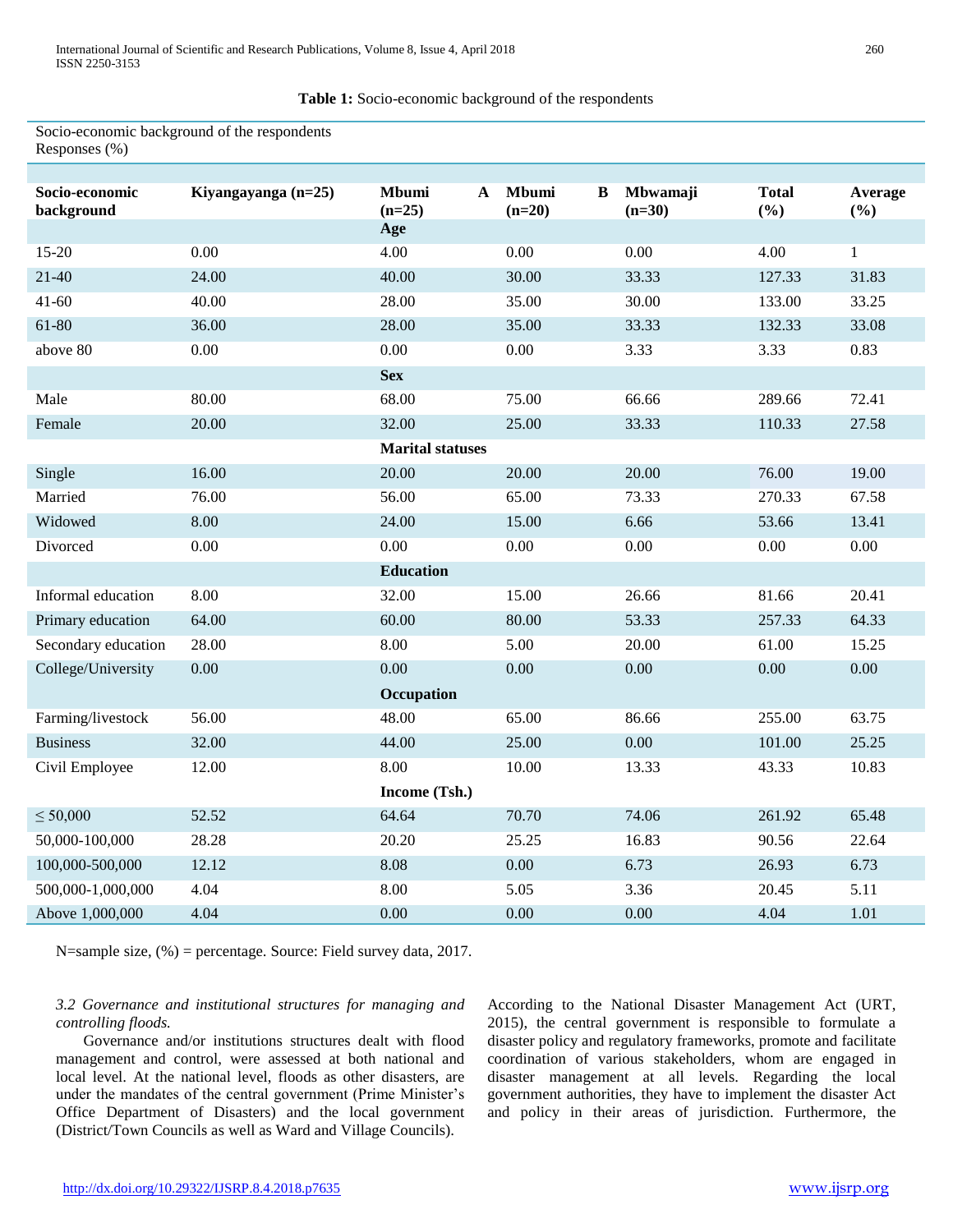government recognizes and acknowledge the role performed by private sector and NGO's in disaster management.

 As for the study area, results have revealed that, 70.83% of the respondents disclosed the presence of governance and institutional structures, which were involved in one way or another in flood management and control (Table 2). They included Ward and Village government offices and Disaster Management Committees at the Ward, Village and Sub-village levels.

 The possible reasons for the majority of the respondents to be able to identify these governance and/or institutional structures, could plausibly be the good awareness among the local people concerning the structures and their several participation in electing leaders.

 Regarding to the leadership of these institutions, the Wards are under the Ward Executive Officers (WEO's), the Villages are under the Village Chairpersons and Village Executive Officers (VEO's), and Streets are under the Streets Chairpersons. As for the disaster management committees, they are under the Chairpersons and Secretaries whom are obtained through village and streets voting, by appointed, as well by government recruitments.

 Notwithstanding, most of the identified governance and/or institutional structures, were not functioning well to manage and control floods as was observed by 65.75% of the respondents, due to lack of local people participation in decision making, illiterate of leaders, funding, disaster experts, and the lack of disaster management guidelines at the local level.

| Village      | Government<br>Institutions/ | Structures $(\% )$ | Type of institutions/<br><b>structures</b>                                                  | <b>Functional</b><br>(%) |                | <b>Reasons for mal-function</b>                                                                                                                                                               |  |  |
|--------------|-----------------------------|--------------------|---------------------------------------------------------------------------------------------|--------------------------|----------------|-----------------------------------------------------------------------------------------------------------------------------------------------------------------------------------------------|--|--|
| Kiyangayanga | Yes                         | No                 | Ward<br>and<br>Village                                                                      | Yes                      | N <sub>o</sub> | Limited<br>local<br>people                                                                                                                                                                    |  |  |
|              | 52                          | 48                 | offices.<br>60<br>40<br>participation<br>in<br>government<br>Disaster committees<br>making, |                          |                | decision<br>lack of<br>disaster<br>experts in the committees                                                                                                                                  |  |  |
| Mbumi A      | 80                          | 20                 | Ward<br>Village<br>and<br>offices.<br>government<br>Disaster committees                     | 34                       | 66             | Lack of involvement of local<br>people in decisions, lack of<br>disaster<br>experts<br>the<br>in<br>committees, illiterate of the<br>local leaders.                                           |  |  |
| Mbumi B      | 80                          | 20                 | Ward<br>Village<br>and<br>offices,<br>government<br>Disaster committees                     | 43                       | 57             | Lack of funding allocated for<br>disaster management, lack of<br>disaster experts, lack of local<br>people<br>participation<br>in<br>decision making                                          |  |  |
| Mbwamaji     | 71.33                       | 28.67              | Village<br>Ward<br>and<br>offices,<br>government<br>Disaster committees                     | 20                       | 80             | Illiterate of the leaders, lack<br>of funding for disasters, lack<br>of detailed disasters reports in<br>the meetings, lack of disaster<br>experts, lack of disaster<br>committees guidelines |  |  |
| Total        | 283.33                      | 116.67             |                                                                                             | 137                      | 263            |                                                                                                                                                                                               |  |  |
| Average      | 70.83                       | 29.16              |                                                                                             | 34.25                    | 65.75          |                                                                                                                                                                                               |  |  |

## **Table 2: Flood governance at local level**

 What can be deduced from this scenario is that, top-down approach has been used in decision making. Therefore, local structures and institutions remained as recipients of orders and decisions from higher levels. The situation however, could be worse as the local level institutions were similarly lacked disaster experts and they were also poorly funded. Discussions, with Ward and Village leaders have revealed that, they had no mandate to mobilize funds for flood management and control, without a permit from higher levels. For this, they have to wait until floods engulf their areas, then it is where they can raise their voice for asking help from the District and Regional Offices.

*3.3 Activities attempted by governance and institutional structures* 

 Study results have indicated 64.17% of the respondents posited that, there were activities performed by the local governance and institutions to manage and control floods (Figure 2). They encompassed the construction of river embankments, rehabilitation of the damaged roads, assessment/evaluation of the damages, planting of trees alongside Mkondoa River, and the distribution of reliefs. The District Coordinator of Climate Change and Statistics also added that, the governance and/or institutions were also providing District climate change predictions, education, and prohibiting anthropogenic activities, such as charcoal making and farming close to Mkondoa River and other water sources.

 Other functions include keeping office records, protecting office properties, searching and inter into agreement, with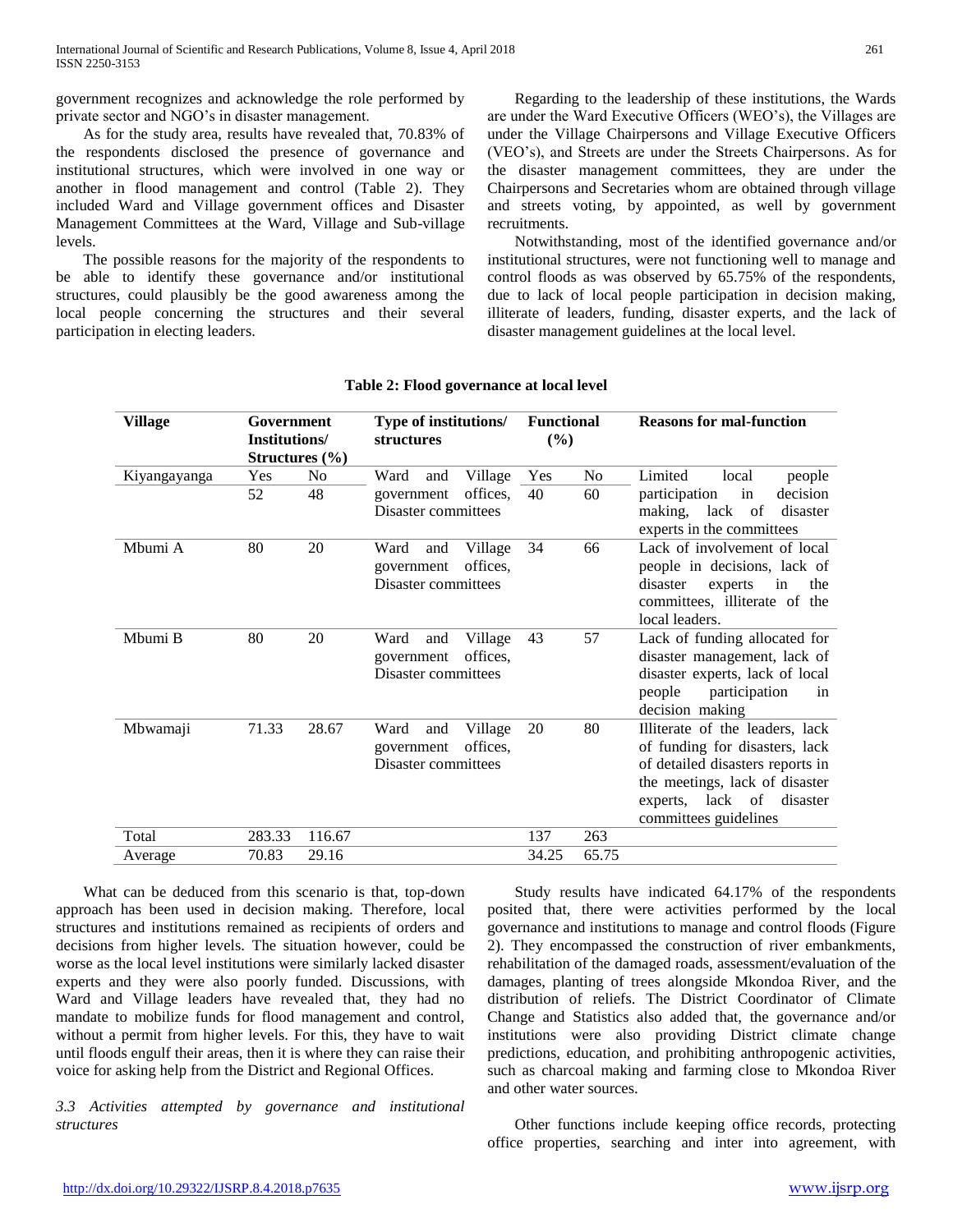stakeholders whom involved in flood management and control practices.

 However, it was claimed by respondents that, activities were not carried equally. Claims were raised mainly by people from Magomeni Ward (Kiyangayanga and Mbwamaji Villages). They posed that, they were been ignored in terms of assistance whenever floods occur. They further aired out that, assistances were pushed to the other side (Mbumi Ward).

 This study has disclosed that, this situation was in place in view of the fact that, most of the local administrative offices, were in Mbumi Ward like a primary court, schools and other local government offices. Therefore, the closeness of these local institutions in Mbumi Ward, could influence an easy accessibility of the aids and information when compared to people from Magomeni Ward whom were far.



**Figure 2: Views on activities conducted by governance and institutional structures to manage and control floods.**

 During field site visits, many of the activities which respondents and key informants stated were that, the governance and institutional structures which attempted to manage and controll floods were observed. Some of them include planting of



River Mkondoa banks.

 Apart from that, the level at which the governance and institutional structures had achieved to manage and control floods in the study area, was also explored so as to understand whether they had succeeded or not. To get answers for it, respondents were asked to what extent they ranked the achievements made, based on the following response categories: very low, low and moderate. Results have indicated that, majority of them had views that, achievements were less (Figure

reeds at the banks of Mkondoa river and placing of posters, which restricted to conduct anthropogenic activities within 100 meter from the Mkondoa river (Figure 3 and 4 below), just to mention few.



**Figure 3:** Flood control reeds (*'Matete'*) alongside **Figure 4:** Poster warning to do activities within 100m from River Mkondoa and 30m from the railway reserve.

5), because the impacts were escalating whenever floods occured.

 Various factors were raised for such failure, including biasness in the distribution of relief/aids and poor rehabilitations of the damaged infrastructures over a long period of time for example the embankment ('*tuta'*) in Mbumi Village.

 Residents whom were in flood prone areas also were promised for a long time that, they would be relocated to safer places without implementation. However, the government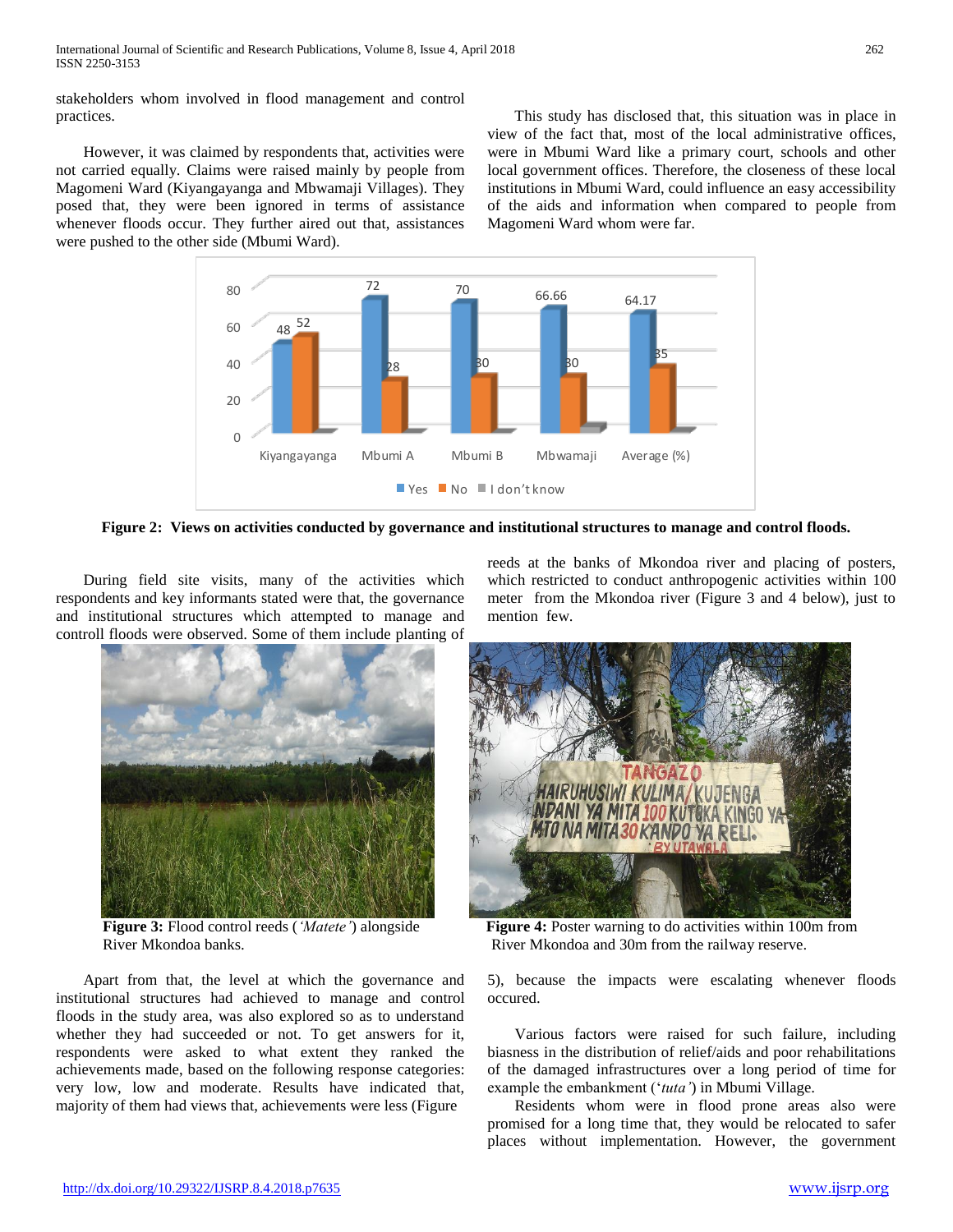institutions in place relied much on private institutions to provide aids to victims. Other reason furthermore, was the weak economy at household level, as many of the surveyed

respondents (65.48%) stated that, their monthly income was  $\leq$ Tsh. 50,000 (Table 1).



**Figure 5: Level at which governance and institutional structures have succeeded to manage and control floods.**

 Respondents further revealed that, some of the activities like planting of reeds and trees, have been lacking monitoring and evaluation. Their views lines with the Village Chairperson of Kiyangayanga who cemented that;

 *"Activities are not active due to inadequate funding provided from the government and other stakeholders. This make some initiatives like afforestation to wind up before achieving the set up goals".*

 Details for these challenges confronted performance of the governance and institutional structures, in managing and controlling floods are presented in sub-section 3.4 below.

## *3.4 Challenges faced governance and institutional structures*

 This study has found out that, governance and institutional structures were not much effective to manage and control floods because of challenges in place, including the delay of aids to flood victims. Others were bureaucracy, inadequate funding, and poor coordination of the stakeholders (Table 3).

| Responses $(\% )$                 |                          |                     |                     |                             |              |         |
|-----------------------------------|--------------------------|---------------------|---------------------|-----------------------------|--------------|---------|
| <b>Problems</b>                   | Kiyangayanga<br>$(n=25)$ | Mbumi A<br>$(n=25)$ | Mbumi B<br>$(n=20)$ | <b>Mbwamaji</b><br>$(n=30)$ | <b>Total</b> | Average |
|                                   | 16.00                    | 4.00                | 10.00               | 6.66                        |              |         |
| Inadequate of experts             |                          |                     |                     |                             | 36.66        | 9.16    |
| Delay of aids                     | 36.00                    | 64.00               | 35.00               | 56.66                       | 191.66       | 47.91   |
| Poor coordination of stakeholders | 28.00                    | 0.00                | 10.00               | 6.66                        | 44.66        | 11.16   |
| Inadequate funding                | 12.00                    | 16.00               | 20.00               | 13.33                       | 61.33        | 15.33   |
| <b>Bureaucracy</b>                | 8.00                     | 16.00               | 25.00               | 16.66                       | 65.66        | 16.41   |

#### **Table 3: Challenges faced governance and institutional structures**

n= sample size, (%) = percentage. Source: field survey data, 2017.

 From these findings, delay of aids are the major problems which constrained governance and institutions efforts to tame floods. Respondents have claimed that, delays were present because of the long time taken to carry out needs assessment (evaluation), which were supposed to be done before distribution of aids.

 Other factors for the delays, include the late mobilization of aids from stakeholders and inaccessibility of some areas. In this respect, people had the idea that, their life was not given priority. The respondents have also claimed that, some aid providers favored their fellows (friends) firstly.

 They further claimed that, those whom were against them politically, they were not considered and given priority in receiving aids even if they were worse affected. This scenario implied that, the political ideology or politicization had an influence in floods management and control.

 With regards to bureaucracy, it was also reported to hinder smooth functioning of the governance and institutions interventions carried, to manage and control floods (Table 3). They reported that, there was a long process which had to be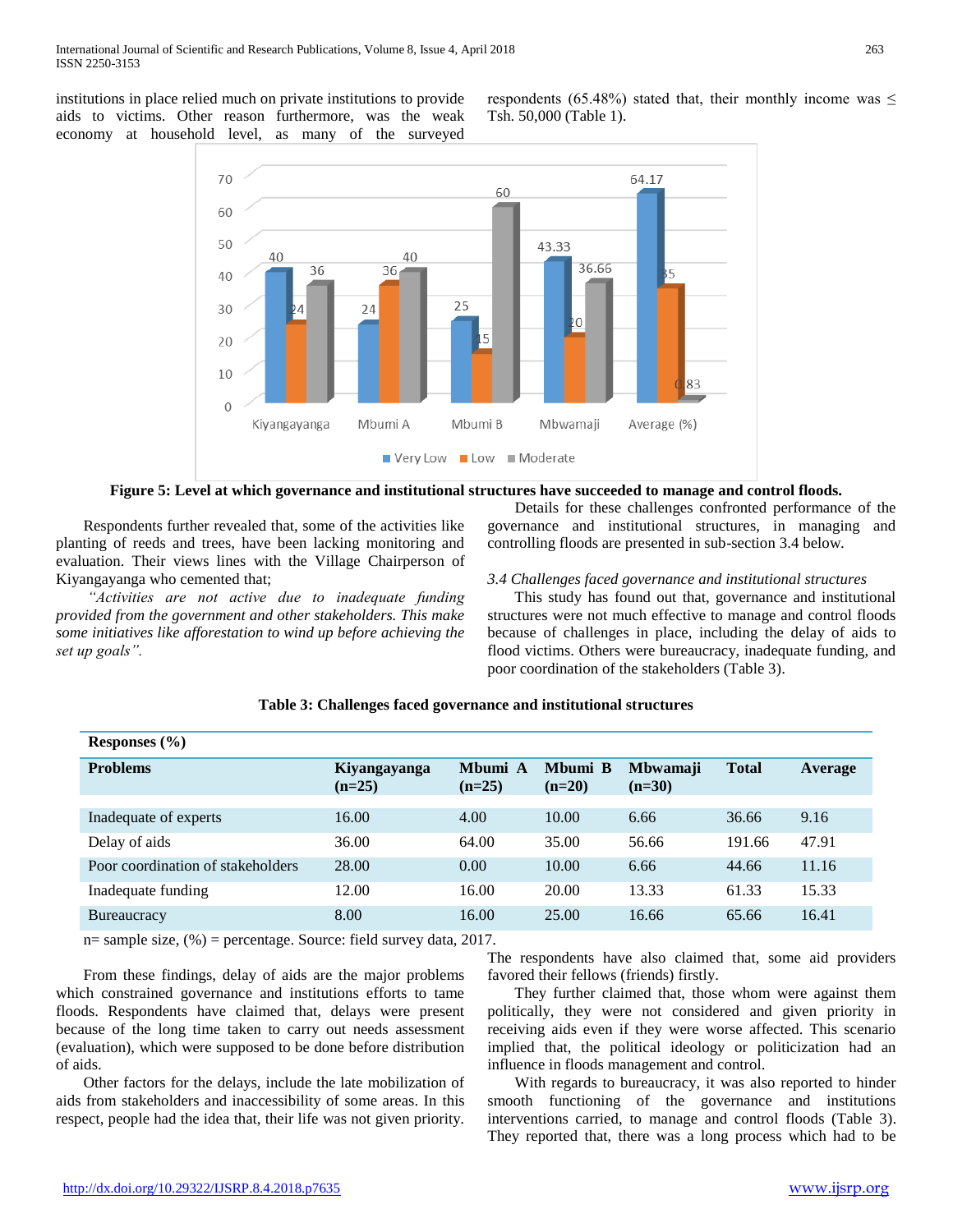followed in collecting information from the affected people, hence, delayed aids to reach the victims.

 They also claimed that, their local leaders used to communicate flood problems on time, but the response from the higher levels tended to be slow because of bureaucratic procedures as each office had a limited mandate to take action in disasters.

This situation revealed that, the institutional structure linkages at upper and lower level was, in most cases, not in harmony mainly because among other factors, could be due to the usage of topdown approach in decision making. This situation lines with the views by Kaswamila & Malipula, (2013) that, local level institutional structures are treated as recipients of decisions made above, without consultation with them or with delay.

 Respondents argued that, inadequate funding was similarly confounded effective operation of governance and institutions, in managing and controlling floods. This has influenced the failure of the governance and institutional structures, to meet the basic needs of the flood victims. Discussions with Ward and Village leaders disclosed that, sources of funding for flood management and control in the area were not source-specific as funding were mobilized from different stakeholders whom wished to contribute except for the central government through the Prime Minister's Office Department of Disasters, which has special fund for disasters. This mean that, flood victims were receiving less fund while they demanded more. This scenario implied that, funding for halting floods has been allocated reactively not proactively.

 For this, it was difficult to mobilize adequate funding during floods due to disorganizations. The Tanzania Disaster Management Act put clearly the means to mobilize funding for disasters. These include sums as may be appropriated by the Parliament, voluntary by any person or organization, monies by way of donations or grants from within and outside the country, monies accrued by way of sale of donated items, proceeds from fund-raising (URT, 2015). Therefore, it is good that, collections and allocation of funds be done proactively.

 It was also revealed from the results that, there was a poor coordination between the private and public institutions which involved in flood management and control. Private institutions which ventured assistances in flood management and control included Banks (CRDB, National Microfinance Bank-NMB), Bus Companies (Al-Saedy) etc. As for the public ones, there were the Ward and Village government offices and the Disaster Management Committees at Ward, Village and Sub-village levels.

 These institutions were working independently without amalgamation of the overlapping activities, which might be classified into economic, technical, administrative, political and social-cultural categories. Each stakeholder also, had its own criteria to offer and distribute aids (eg. homeless and street children, children, single parents, elderly, isolated groups, etc.) in that, some flood victims got more assistance than others. This situation, has created a strata amongst flood victims and the communities at large and also reduced efficiencies, since the ability of reducing impacts of floods needed mutual efforts of the stakeholders (government and private institutions).

 The assessment furthermore indicated that, there was a lack of disaster experts at the local level. This study has found out that, the Ward, Village and Sub-village leaders were merely political leaders whom had no a background in disaster management. This was similar to the Ward, Village, and Subvillage Disaster Committees. Chairpersons and members of these committees lacked a background in disaster management. It was also revealed that, none of the leaders and members of the committees had received any form of training in disaster management, floods in particular. They were working without disaster guidelines as a result, they failed to achieve the desired goals.

 As already discussed, various actors were involved to manage and control floods. These brought with them experiences, resources, and technical know-how, which were left to the local community. Although the communities have a long list of local potential capacity, they still needed professionals/experts to advice in various aspects, in order to be able to smoothly implement the planned activities.

 The lack of disaster experts, is also related to institutional failures to train experts. Currently there is no middle level disaster management training institutes in the country. The only institutions capable of training disaster experts are the Ardhi University and the University of Dodoma. However, the number of graduates is few compared with the country's demand.

# IV. CONCLUSION

 Results of the study have revealed that, there were some milestones which governance and institutional structures had achieved to manage and control floods. The improved aspects included communicating higher levels, distributing aids, and assisting the evaluation of the damages. However, despite the observed achievements, it was identified that, there were lack of disaster experts, bureaucracy, and poor coordination of the stakeholders.

 Measures are required to solve weaknesses such as formation of the flood working plan, so as to increase the effectiveness in flood management and control, forming aids committee which would ensure time to time auditing of funds and other non-financial aids, located to the socio-economic projects on are spent, to recruit skilled and experienced people in disaster management and conservation, as well as strengthen security and safety committee at the local level.

 It is similarly recommended that, there should be a network comprising the District Disaster Committee, local (ward and village/streets) disaster management committees, and local nongovern mental organizations, and local media.

## **REFERENCES**

- [1] Brouwer, R., Akter, S., B brander, L. and Hague, E. (2008). Economic valuation of flood risk exposure and reduction in a severely flood prone developing country. Environment Development Economic.
- [2] Di Baldassarre, D., Montanari, A., Lins, H., Koutsoyiannis, D., Brandimarte, L. and Blöschl, G. (2010). Geophysical Research Letters. Flood fatalities in Africa: From diagnosis to mitigation.
- [3] Doocy, S., Daniels, A., Murray, S. and Kirsch, T.D. (2013). The Human Impact of Floods: A Historical Review of Events 1980-2009 and Systematic Literature Review. PLOS Currents Disasters.